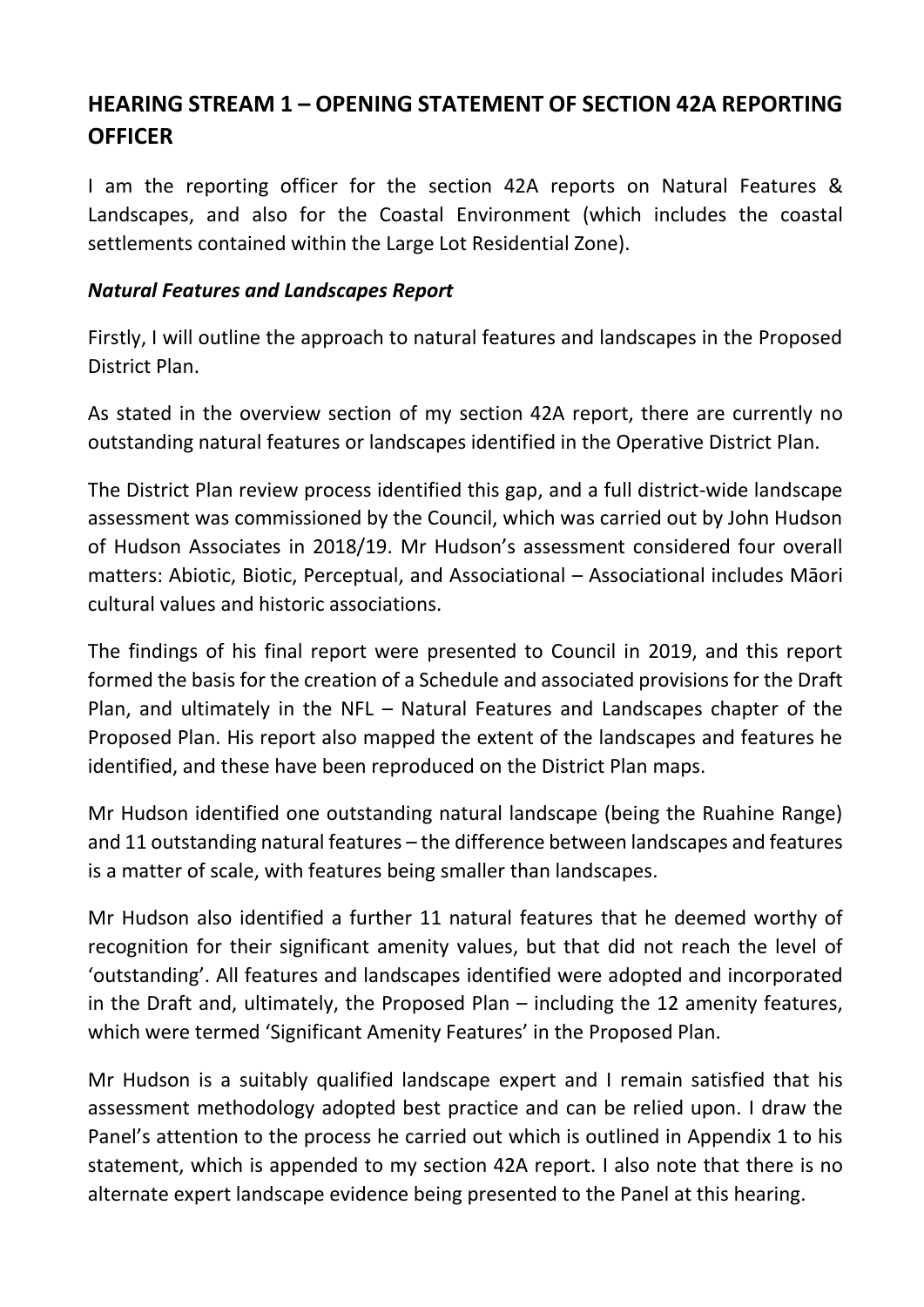24 parties made a total of 62 original submission points on this topic, and there were 61 further submissions points in support or opposition to those submissions. Of the 62 original submission points, 23 of these were in support – with the remainder seeking amendments or opposing various aspects of the relevant provisions in the Proposed Plan.

The submissions opposing various aspects, cover a broad range of matters from minor corrections, through to requests to delete various aspects of the Proposed Plan.

As a very broad summary, matters in contention include:

- the recognition of farming and existing land uses occurring on land identified as having landscape values, and the place of rural character;
- recognition of mana whenua aspirations for their whenua where it has been identified as having landscape values;
- the existence of a current but unimplemented water storage proposal that has been through a Board of Inquiry process, being located in an area that has since been identified as an 'outstanding natural feature' – being ONF-4 Mākāroro Gorge;
- the adoption of 'Significant Amenity Features' in the Proposed Plan;
- the extent of rules applying to land use activities within outstanding natural features and landscapes in the Proposed Plan;
- the accuracy of the Schedule of Outstanding Natural Features and Landscapes and Significant Amenity Features, and associated mapping;
- the identification of natural features and landscapes where these are over private land.

I don't intend to traverse these matters in my opening statement, as they have each been addressed in my section 42A report, along with my recommendations in response – some of which were considered by Mr Hudson and covered in his statement attached to, and referenced in, my s42A report.

However, key aspects of the evidence and legal submissions received in advance of this hearing relate to Policy NFL-P5 relating to 'ONF-4 Mākāroro Gorge', to 'Significant Amenity Features', and to the role of 'rural character' in landscapes.

I have read these statements and submissions. I do not have anything to add at this point in time but anticipate returning to these matters in my formal reply following the hearing.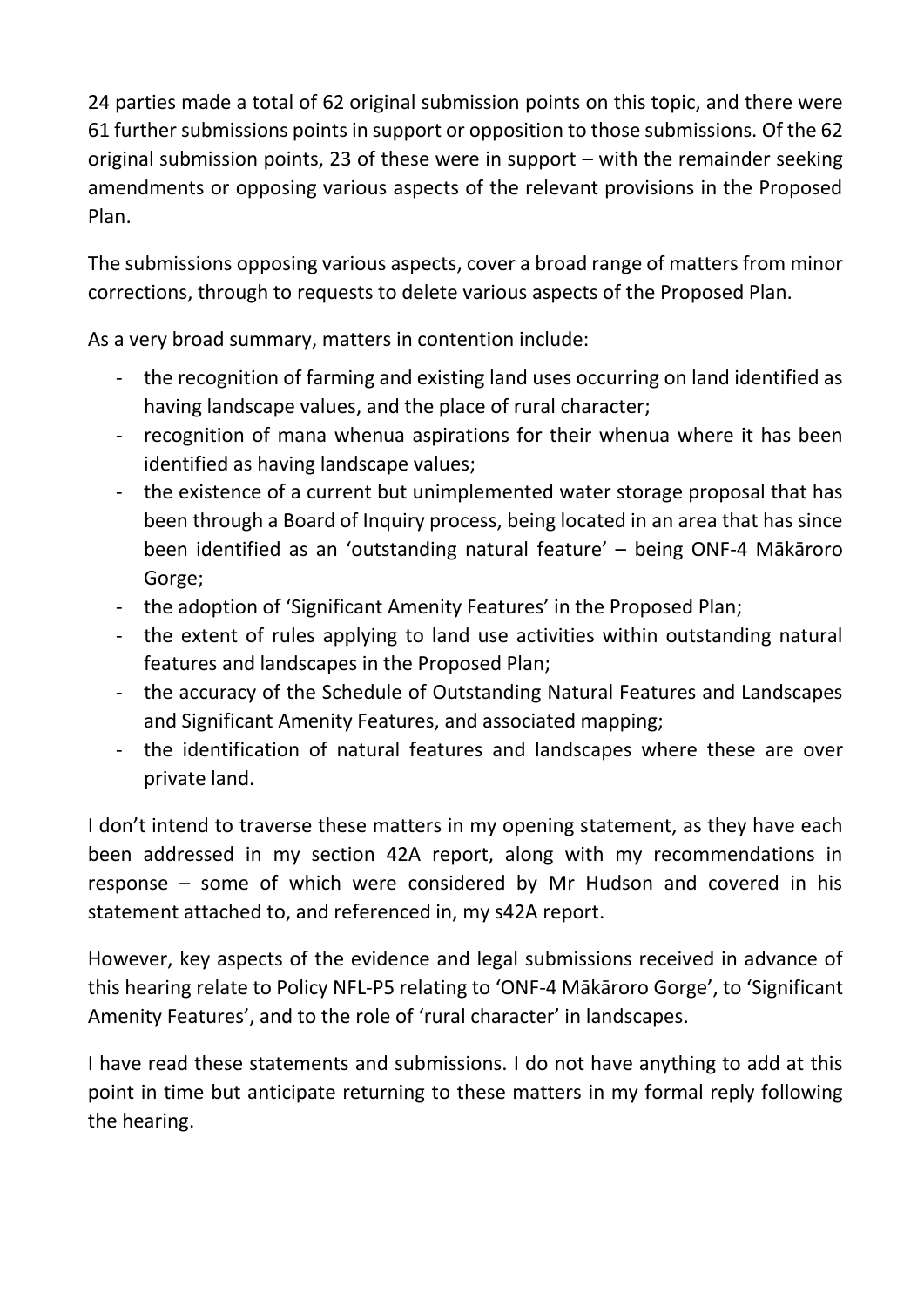## *Coastal Environment Report*

I now turn to the Coastal Environment topic. As stated in the overview section of my section 42A report, the coastal environment is only addressed in a cursory way in the Operative District Plan. The coastal environment is identified by a 'Coastal Margin' line on the Planning Maps and the underlying Rural Zone provisions apply accordingly, with some differences – exotic tree planting is limited to 1000m2 per site over any 5 year period, gross floor area of buildings is limited to 200m2 per site, and all subdivision within the coastal margin area of the Rural Zone is a Discretionary Activity (as opposed to Controlled, for subdivision in the remainder of the Rural Zone).

The District Plan review process identified that coastal environment matters were out of date, and particularly needed an overhaul to give effect to the 2010 NZ Coastal Policy Statement. A review of the extent of the coastal environment, and a natural character assessment of the coastal environment, was commissioned by the Council, which was carried out by John Hudson of Hudson Associates in 2018/19. Mr Hudson's assessment considered three overall matters (Abiotic, Biotic, and Sensory) in terms of their condition i.e. the more pristine the higher the rating. I note that, unlike in landscape assessments, 'Associational' matters are not considered in assessing natural character values.

I take this opportunity to refer the Panel to Mr Hudson's statement, appended to my section 42A report, where he notes that the NZ Coastal policy Statement 'requires' areas within the coastal environment that have a High natural character (or greater) to be mapped or otherwise identified.

The findings of his final report were presented to Council in 2019, and this report formed the basis for the adoption of a revised 'Coastal Environment Area' (adopting the extent as mapped in the Hawke's Bay Regional Coastal Environment Plan). Mr Hudson did not identify any areas of outstanding natural character in the coastal environment – but did identify 8 Coastal Sectors with an overall natural character ranking of 'High' or 'Very High'.

These identified areas were adopted and formed the basis for the creation of a 'Schedule of Areas of High Natural Character' and associated provisions for the Draft Plan, and ultimately the CE – Coastal Environment chapter of the Proposed Plan. His report also mapped the extent of the areas of high natural character he identified, and these have been reproduced on the District Plan maps (giving effect to Policy 13(1)(c) of the NZ Coastal Policy Statement).

Mr Hudson is a suitably qualified landscape expert and I remain satisfied that his assessment methodology adopted best practice and can be relied upon. I draw the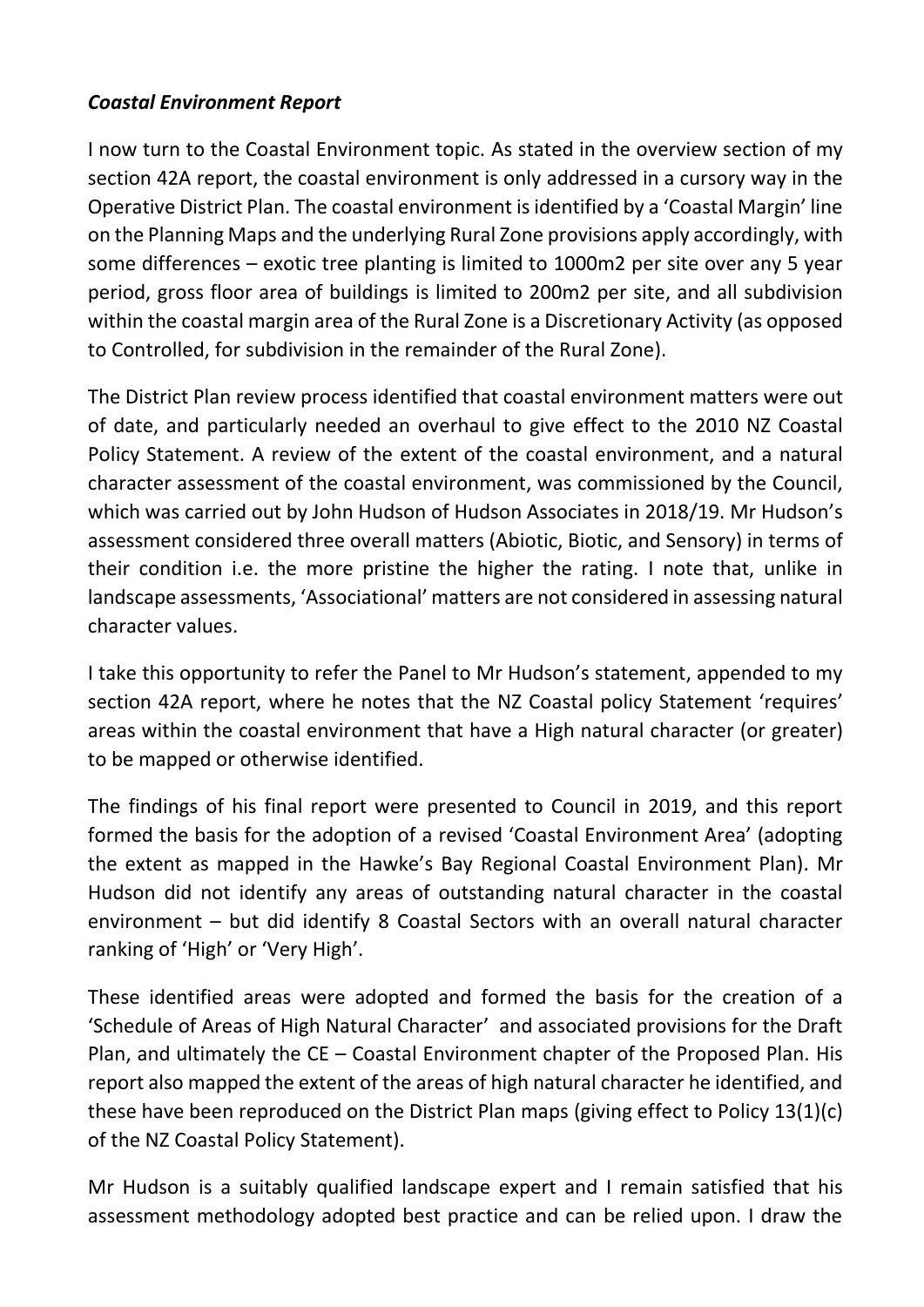Panel's attention to the process he carried out which is outlined in Appendix 1 to his statement, which is appended to my section 42A report. I also note that there is no alternate expert landscape evidence being presented to the Panel at this hearing.

In addition, this section 42A report covers the coastal settlements. The coastal settlements were contained within the Township Zone in the Operative District Plan, alongside the rural townships. The District Plan review identified that the coastal settlements had a unique character and amenity that was markedly different to the rural settlements of the District. The rural settlements largely service the rural communities and therefore exhibit more mixed use environments, including community facilities and some commercial service premises.

Conversely, the coastal settlements are almost exclusively residential in nature (largely holiday homes), with few amenities or community facilities, and very little commercial activity. For this reason, the coastal settlements have been differentiated in the Proposed Plan and given a 'Large Lot Residential Zone' zoning to reflect their residential character with mostly on-site servicing and associated larger lot sizes.

15 parties made a total of 77 original submission points on this topic, and there were 34 further submissions points in support or opposition to those submissions. Of the 77 original submission points, 32 of these were in support – with the remainder seeking amendments or opposing various aspects of the relevant provisions in the Proposed Plan.

The submissions opposing various aspects, cover a broad range of matters from minor corrections, through to requests to delete various aspects of the Proposed Plan.

As a very broad summary, matters in contention include:

- alignment and consistency with the NZ Coastal Policy Statement, which the RMA requires the District Plan to give effect to;
- the recognition of farming and existing land uses occurring on land identified as exhibiting high natural character values;
- 'rural character' versus 'natural character';
- recognition of mana whenua aspirations for their whenua where it has been identified as having high natural character values;
- recognition of activities with an operational or functional need to locate within a coastal environment;
- addressing public access to and along the coast, and over private land;
- the adoption of 'Areas of High Natural Character' in the Proposed Plan;
- the accuracy of the Schedule of Areas of High Natural Character, and associated mapping;